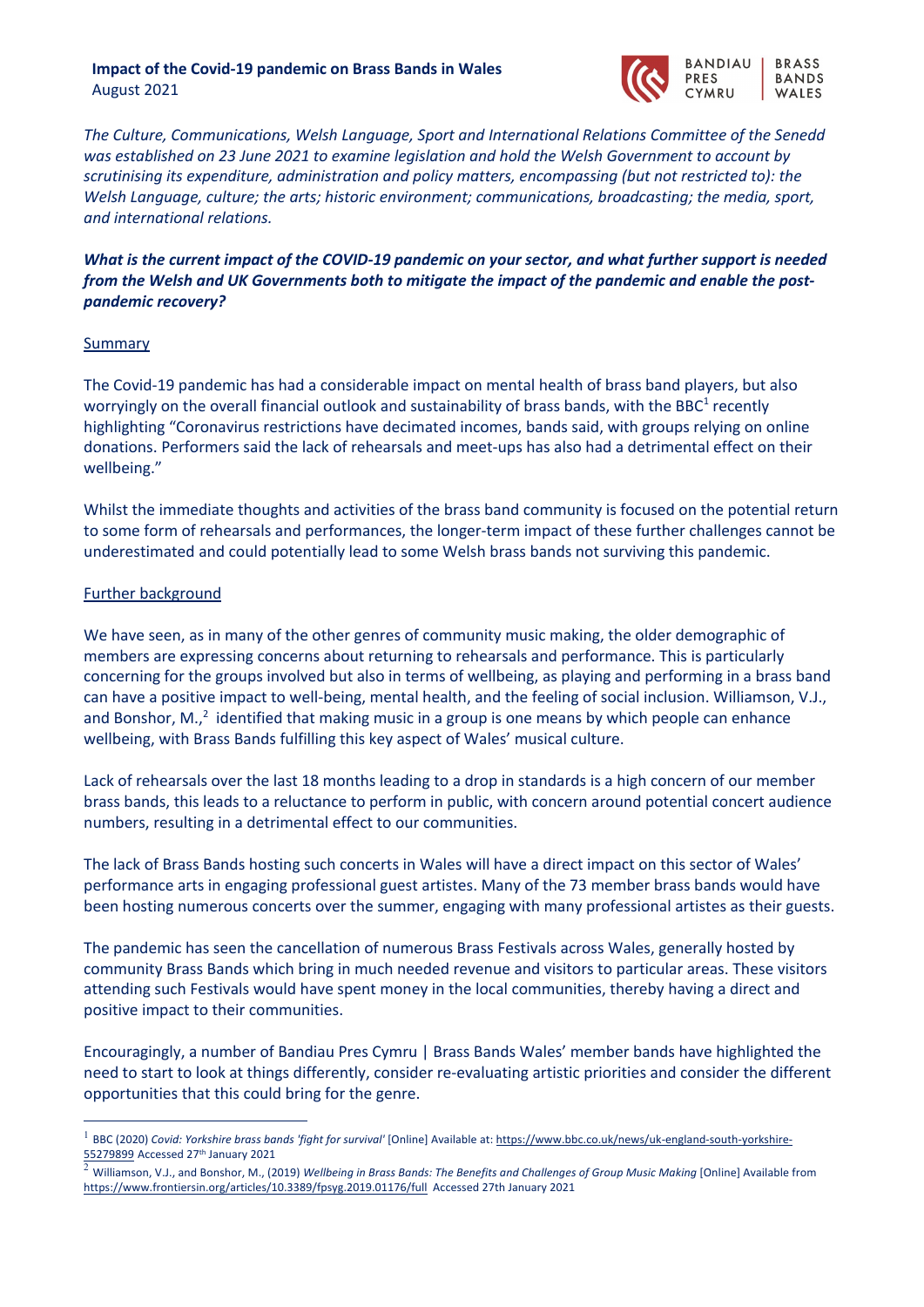

It is excellent news that The Slate Landscape of Northwest Wales has been awarded UNESCO World Heritage status. https://gov.wales/new-world-heritage-site-wales This could offer opportunities for collaboration with Brass Bands in the area for future events, Brass Bands have been one of important cultural voices of this industry and country, and this could be an ideal opportunity new ways to hear this cultural voice.

# **What issues should the committee prioritise in planning our work programme for the immediate and longer term?**

### **Summary**

For our youth population in Brass Bands, the Covid-19 pandemic has been particularly challenging, the art of performing music, in a brass and percussion group, working together, as a team is difficult (if not impossible) in a digital online environment.

Equally, opportunities to encourage our younger generation to pick up percussion sticks or a brass instrument have decreased significantly during the Covid-19 pandemic. Potentially two academic years' have lost the opportunity to experience of playing in a Junior or Youth Band.

Not only does this mean that these youngsters have missed out on this opportunity, but they are the future concert audiences for all forms of performance arts in the future. Engaging with and listening to live Music has long been recognised as key to helping people improve their mental health and wellbeing.<sup>3</sup>

### Further background

Poverty, digital exclusion, and ill-health are common exclusionary barriers that have been made worse as a result of the Covid-19 pandemic.

Music Education has been a significant topic of Bandiau Pres Cymru | Brass Band Wales' dialogue with Brass Bands accross Wales during the Covid-19 pandemic. Numerous Brass Bands across Wales are keen to grow and develop their Youth Bands. They offer a key ingredient to a longer-term sustainability of brass and percussion playing, in their communities, for the future.

This will not only help their own mental health, but also support the well-being, mental health and the feeling of social inclusion for the older membership of these community groups.

What other performance arts genre in our society has such a wide age range engagement?

In some bands, those from 8 to 88 years old, are all working towards a common goal of rehearsing and performing music. Brass Bands offer something unique to the fabric of our communities.

The Welsh Government's Manifesto pledge for a new National Music Service for Wales could be actively pursued, to ensure that the umbrella organisation could be the key to co-ordinating both LEA and privatelyrun music services to offer opportunities. Bandiau Pres Cymru | Brass Bands Wales would be happy to work with all existing and any new music service structures in the future to ensure that children from all backgrounds, and all parts of Wales can have an opportunity to learn brass or percussion instruments and to make music in their communities.

<sup>3</sup> Global Citizen (2018) *Going To Concerts May Help You Live Longer, Research Finds* [Online] Available at: https://www.globalcitizen.org/en/content/live-music-mental-health-live-longer-study/ Accessed 31st August 2021